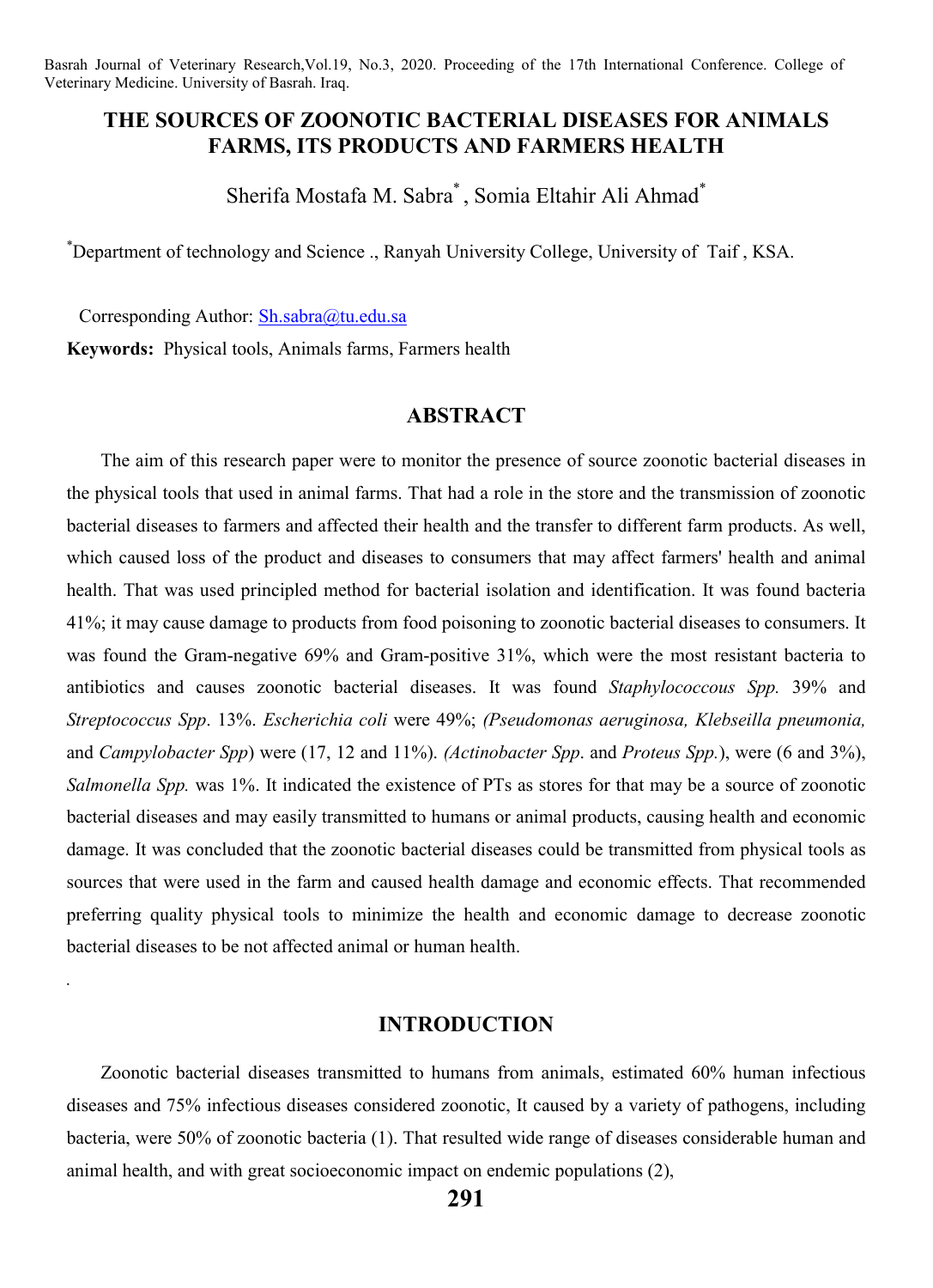Economic losses and financial costs associated with zoonotic diseases (3). Transmission of zoonotic bacterial diseases happens in a variety of ways as contact with animal habitats or contaminated surfaces (4). Diseases caused by ingesting contaminated food of public health, especially in low and middle income countries; the risk to spread was higher due to farming, slaughtering, processing, and decontamination methods used and weak veterinarian disease control (5). Some zoonotic bacteria increasing frequency of antimicrobial-resistant isolates. As the leading cause of zoonotic bacterial disease in both animals and humans, *Salmonella* was antimicrobial resistance (AMR) "serious threats" category of the USA CDC in 2019 (6).

*Campylobacter* estimated 1.5 million campylobacteriosis infections / year (7). Zoonotic bacterial diseases emerging in livestock, determining the conditions evolve, spread, and eventually enter the human population. Livestock were subjected resulting from the production, processing and retail environment, which together alter host contact rate, population size, and/or microbial traffic flows in the food chain  $(8)$ . More than 60% of human pathogens were zoonotic bacteria, climate change, urbanization, animal migration and trade, travel and tourism, emerging and re-emerging zoonotic bacterial diseases. The etiology impact on human health and control measures for better management. The implementation was highly recommended for the elective prevention and control of possible zoonosis, it as reverse zoonosis. Include methicillin-resistant *Staphylococcus aureus* (MRSA)، *Campylobacter Spp.*, *Salmonella enterica* Serovar *Typhimurium*. Zoonotic bacterial diseases were transmitted to animals from humans and then back from animals to humans as reverse zoonosis (9).

Bacterial, zoonotic diseases were transmitted to humans from a wide variety of animal species act as reservoir hosts for causative bacteria. Zoonosis estimated 75% of infectious humans' bacterial diseases. Followed in transmission of important zoonosis, caused by ingestion of food and animals' products. Both the economic cost and substantial at local and global levels, evidence-based prevention strategies are currently a global priority increasingly recognized, especially in zoonosis-affected regions (10).

The aims of this paper were to monitor the presence of source of zoonotic bacterial diseases in the physical tools used in animal farms. That had a role in the store and the transmission of zoonotic bacterial diseases to farmers and affected their health and the transfer to different farm products. As well, which caused loss of the product and diseases to consumers that may affect personal health.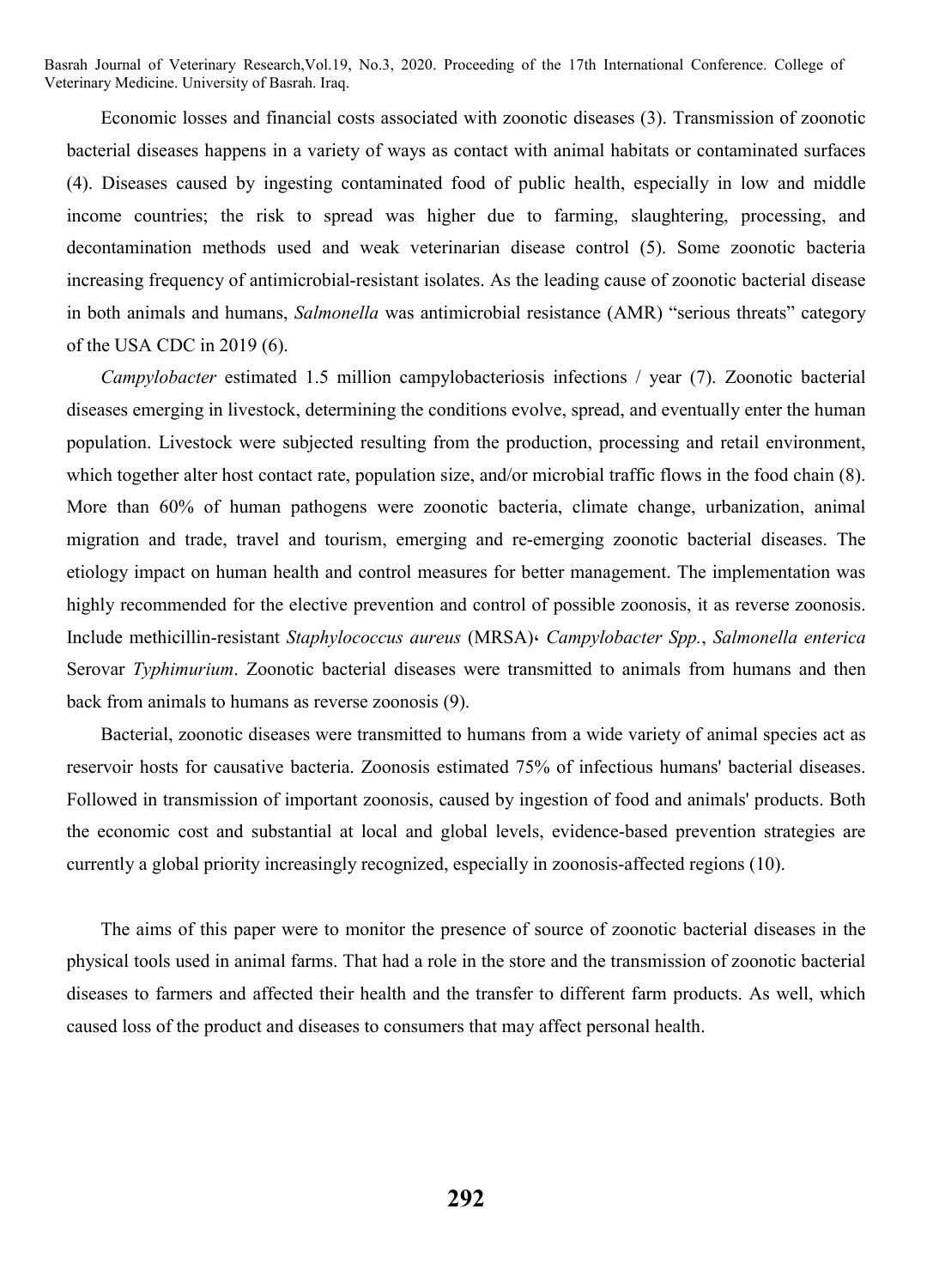## **MATERIALS AND METHODS**

#### **Samples collection**

The samples were collected in sterile condition from available physical tools were included (utensils, machines, walls, and doors) from animals' farms. The samples were sent to "Bacterial Laboratory" and they were inoculated separately into "Patient Bacterial Special Media". The bacterial growth colonies were identified by "Vitek 2 Compact Automated System"; (BioMerieux, Marcy L'Etoile, France) (11). **Data analysis:** The data were management by using "Excel Set" which formed the consequences (12).

### **RESULTS AND DISCUSSION**

Table 1 and Graph 1: Percent of main microorganisms isolated from physical tools



Table 1 and graph 1 presented percent of main microorganisms isolated from physical tools; it was found that the percentage of bacteria 41% was less than half of the physical tools from which samples were taken [1-10]. This indicated the importance of cleaning physical tools, as they were a great source of zoonotic bacterial diseases. That afflicted humans and farm products, which affected animal production and the general health of farmers. It may cause damages to products from food poisoning to zoonotic bacterial diseases to consumers outside the animals' farms (1-10).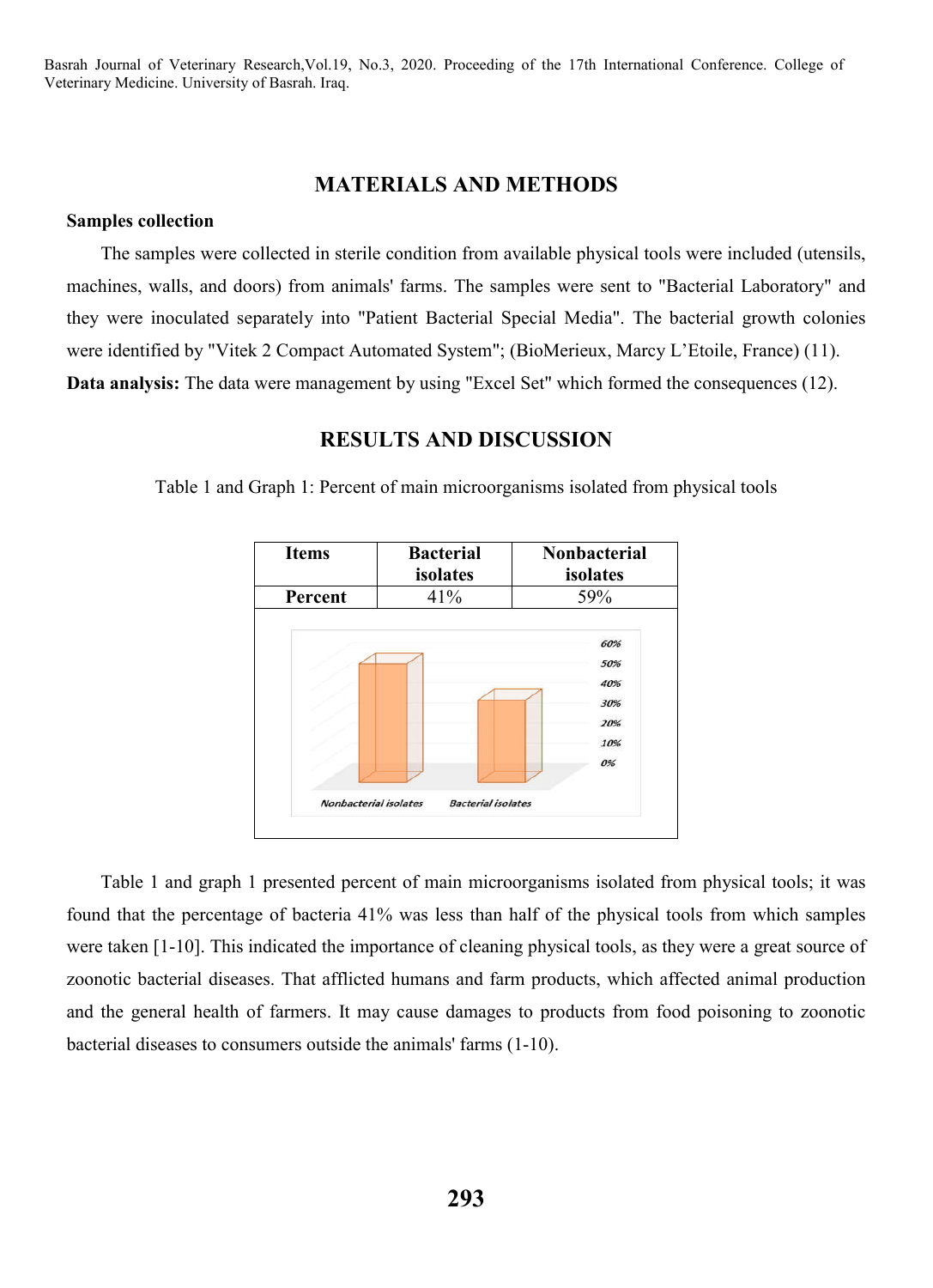| <b>Items</b>                                                                                                                                                                                                                                                                    | <b>Gram-positive</b> |         | <b>Gram-negative</b> |         |
|---------------------------------------------------------------------------------------------------------------------------------------------------------------------------------------------------------------------------------------------------------------------------------|----------------------|---------|----------------------|---------|
| Percent                                                                                                                                                                                                                                                                         | 31%                  |         | 69%                  |         |
|                                                                                                                                                                                                                                                                                 | <b>Name</b>          | Percent | <b>Name</b>          | Percent |
|                                                                                                                                                                                                                                                                                 | Staphylococcous      | 39%     | Escherichia          | 49%     |
|                                                                                                                                                                                                                                                                                 | $*Spp.$              |         | coli                 |         |
|                                                                                                                                                                                                                                                                                 | Streptococcus        | 13%     | Pseudomonas          | $17\%$  |
|                                                                                                                                                                                                                                                                                 | Spp.                 |         | aeruginosa           |         |
|                                                                                                                                                                                                                                                                                 |                      |         | Klebseilla           | 12%     |
|                                                                                                                                                                                                                                                                                 |                      |         | pneumonia            |         |
|                                                                                                                                                                                                                                                                                 |                      |         | Actinobacter         | 6%      |
|                                                                                                                                                                                                                                                                                 |                      |         | Spp.                 |         |
|                                                                                                                                                                                                                                                                                 |                      |         | Campylobacter        | 11%     |
|                                                                                                                                                                                                                                                                                 |                      |         | Spp                  |         |
|                                                                                                                                                                                                                                                                                 |                      |         | Salmonella           | $1\%$   |
|                                                                                                                                                                                                                                                                                 |                      |         | Spp.                 |         |
|                                                                                                                                                                                                                                                                                 |                      |         | Proteus Spp.         | 3%      |
| <i>*Spp: Species.</i>                                                                                                                                                                                                                                                           |                      |         |                      |         |
| 50%<br>45%<br>40%<br>35%<br>30%<br>25%<br>20%<br>15%<br>10%<br>5%<br>0%<br>₩<br>Escherichia coll<br>Klebseilla pheumonia<br>Pseudomonas aeruginosa<br>Campylobacter Spp<br>Salmonella Spp.<br>Actinobacter Spp.<br>Staphylococcous + Spp.<br>Proteus Spp.<br>Streptococcus Spp. |                      |         |                      |         |

Table 2 and graph 2: Percent of main identified bacteria isolated from physical tools

Table 2 and graph 2 presented percent of main identified bacteria isolated from physical tools; it was found that the higher rate of Gram-negative was 69% more than twice that of Gram-positive 31%, which is the most resistant bacteria to antibiotics and causes zoonotic bacterial diseases.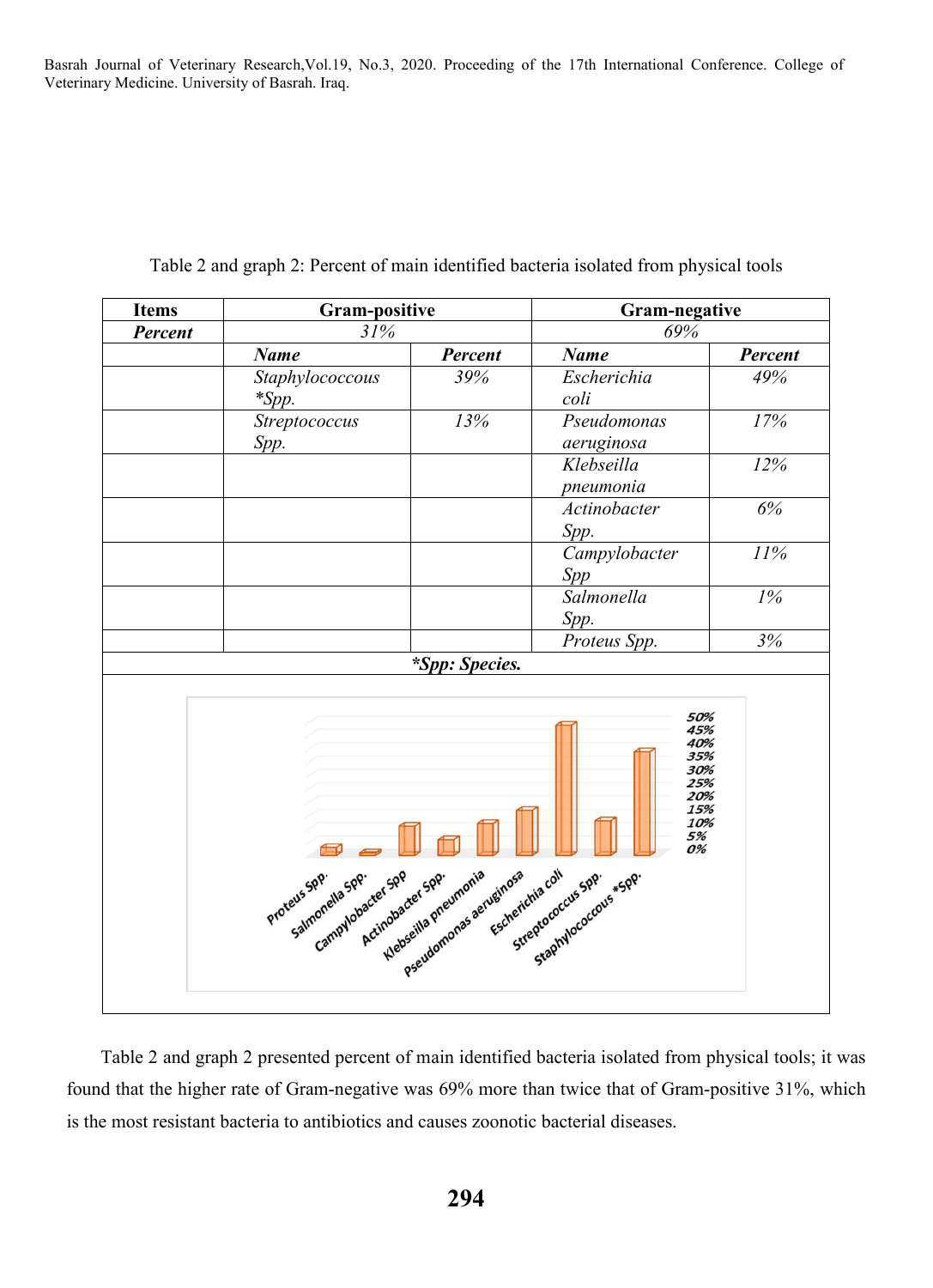It was found that the Gram-positive *Staphylococcous Spp.* 39% represented more than double of *Streptococcus Spp*. 13%. One Gram-negative *Escherichia coli* 49% was found above one and it represented about half. As for *(Pseudomonas aeruginosa, Klebseilla pneumonia,* and *Campylobacter Spp*) were (17, 12 and 11%) represented about one-fifth of the total. The two types represent *(Actinobacter Spp*. and *Proteus Spp.*) were (6 and 3%) less than ten. The lowest was found *Salmonella Spp.* 1% in representing less than ten [1-10]. It indicated the existence of physical tools as stores for that may a source of zoonotic bacterial diseases and may easily transmitted to humans or animals products, causing health in addition, economic damage, which will affect the health and economic sides (1-10).

**Acknowledgments:** The author sent all thanks to everybody joined in this paper.

#### **REFRENCES**

**1-Morse, S., Mazet, A., Woolhouse, M., Parrish, R., Carroll, D., Karesh, B., Zambrana-Torrelio, C., Lipkin, I. and Daszak, P., (2012).** Prediction and prevention of the next pandemic zoonosis. Lancet (Lond.), 380: 1956–1965.

**2-CDC. One Health**. Available online: https://www.cdc.gov/onehealth/index.html (accessed on 27 April 2020).

**3-One Health. Operational Framework for Strengthening Human, Animal and Environmental Public Health Systems at Their Interface; The World Bank: Washington, DC, USA, (2018).** Available online: http://documents.worldbank.org/curated/en/961101524657708673/pdf/122980- REVISED-PUBLIC-World-Bank-One-Health-Framework-2018.pdf (accessed on 27 April 2020). **4-Natarajan, P. and Miller, A., (2016).** Recreational Infections (Chapter 71). In Infectious Diseases; Cohen, J., Powderly, W.G., Opal, S.M., Eds.; Elsevier Health Sciences: London, UK, 2016.

**5-Karesh, B.; Dobson, A., Lloyd-Smith, O., Lubroth, J., Dixon, A., Bennett, M., Aldrich, S., Harrington, T., Formenty, P. and Loh, H., (2012).** Ecology of zoonoses: Natural and unnatural histories. Lancet, 380: 1936–1945.